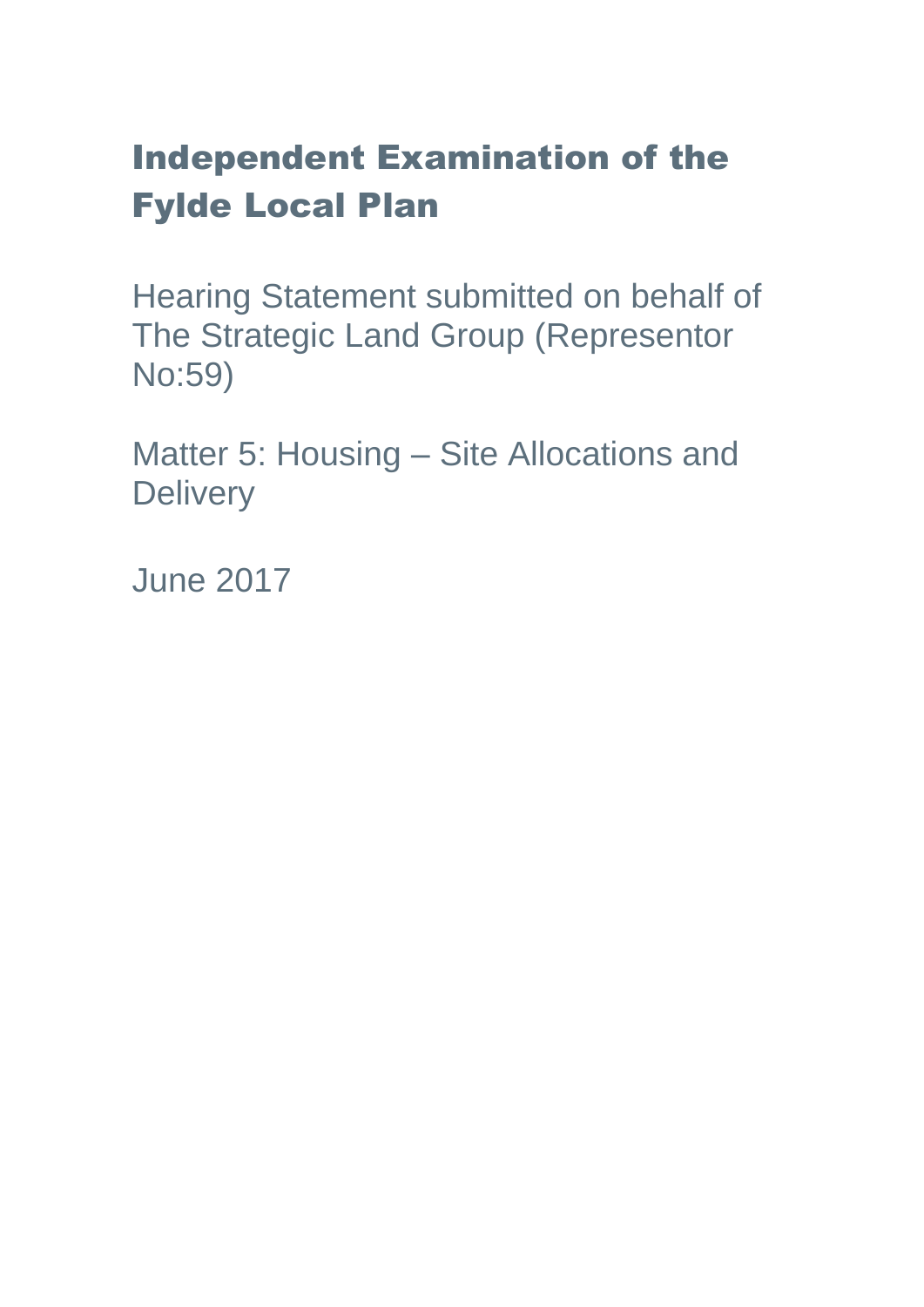1.1 This statement has been prepared on behalf of The Strategic Land Group Ltd (SLG). It considers the issues and questions posed in relation to Matter 5 (Housing- Site Allocations and Delivery), and responds to those of relevance to SLG.

# **Issue – Does the Plan set out a positively prepared strategy for the supply and delivery of housing that is justified, effective and consistent with national policy?**

- 1.2 SLG has significant concerns over the adequacy of the housing land supply being relied upon to deliver the Local Plan's housing requirement. It has previously raised these concerns through representations (at Publication stage).
- 1.3 Previous representations noted that based on the proposed requirement of 7,768 dwellings, the supply identified by Fylde exceeded this figure by just c.1.6% (122 dwellings). SLG were very concerned that such a small contingency figure did not provide sufficient flexibility, particularly as not all sites which make up this supply are guaranteed to come forward.
- 1.4 It also expressed concerns that windfall sites were included within the supply, despite no provision for doing so within the National Planning Policy Framework ('the Framework').
- 1.5 These points were reiterated in SLG's Matter 3 Statement (Q23 and 24) and a number of other participants in the Stage 1 Examination Sessions raised similar concerns.
- 1.6 There is no need to repeat SLG's response in full but in summary it set out that:
	- The assumptions used in the housing trajectory were flawed and contrary to the National Planning Policy Framework ('the Framework') in respect of identifying a suitable supply (in relation to windfall housing allowance).
	- Fylde proposed to use the Liverpool Method to address historical shortfall over the plan period contrary to the National Planning Practice Guidance (PPG).
	- Assumptions over lead-in times, particularly on the larger strategic sites were overly optimistic. It is noted that Policy M1 requires each allocated site within Strategic Locations to have a masterplan and design code prepared and adopted as a Supplementary Planning Document. This was noted to have a potentially significant effect on the lead-in time for the delivery of sites.
- 1.7 SLG's previous response that contingencies should be put in place to allow for the trajectory not being delivered is strengthened, particularly as the supply identified in the Housing Trajectory<sup>1</sup> now exceeds the requirement by less than 1%. Even greater reliance is therefore placed on delivery of the supply it identifies. For reasons set out below the prospects of meeting the minimum housing requirement now proposed are much reduced.
- 1.8 This should be remedied by building in extra flexibility. This should be achieved through identifying additional sites to provide a more robust supply and added certainty of delivery of the requirement to reduce the reliance on the delivery of the sites identified.

 1 EL5.003G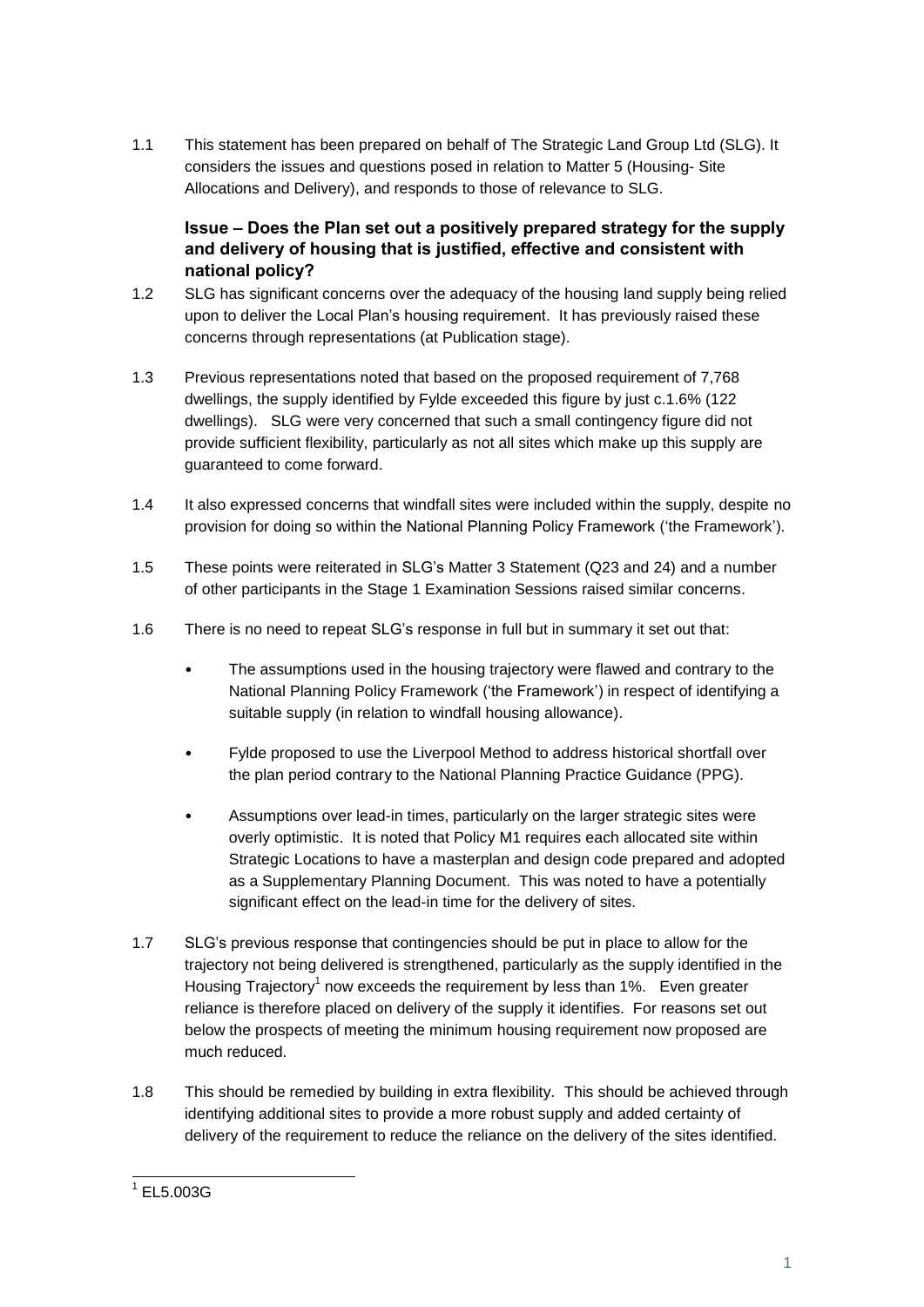- 1.9 At present significant emphasis is placed on ensuring full delivery across all identified sites and means that, as drafted, the Plan is inflexible in the event that this is not achieved. The simple reality is that there will inevitably be slippage, even where planning permission has been granted as abnormal costs increase, land deals are not concluded and legal issues are unresolved. Recent DCLG analysis2 has indicated that between 10 and 20% of residential planning permissions are not delivered at all. Even a modest slippage of10% would leave an inadequate provision for even the minimum requirement and would undermine the ability of the plan to ensure an adequate supply of housing, let alone significantly boost the supply of housing.
- 1.10 This strongly supports the needs to identify additional deliverable and developable sites and include them within the housing trajectory. It is known that such sites exist, including SLG's land at Peel Hill Farm, located in the Fylde Blackpool Periphery Strategic Location. The inclusion of such sites will provide the necessary flexibility and ensure a robust Local Plan which takes a positive and proactive approach to the provision of housing land.
- 1.11 It is also instructive to note that the approach to identifying housing supply was considered by the Local Plan Expert Group<sup>3</sup>. It recommended that local plans should make a further allowance, equivalent to 20% of their housing requirement, as developable reserve sites, for a minimum fifteen year period from the date of plan adoption. Its report states that the purpose of reserve sites is to provide extra flexibility to respond to change (for example, to address unmet needs) and/or to help address any actions required as a result of the Government's proposed housing delivery test. Whilst a slightly different approach to incorporating flexibility, it is seeking to address the same issue – the need to ensure an adequate and responsive supply of housing land. Fylde has given no regard to this recommendation, despite it being considered to represent good practice.
- 1.12 In light of the concerns set out above, SLG is firmly of the view that the plan does not set out a positively prepared strategy for the delivery of housing, and is not effective and as such is contrary to the requirements of the Framework. It is therefore unsound.

## **1. In relation to the 5 year supply does the Plan clearly set out annual targets, completions to date, the approach to catching up the shortfall and the buffer to be applied?**

- 1.13 The Fylde Local Plan (FLP) proposes that the housing requirement is set at 370 dwellings per annum (dpa) (Policy H1a). It is noted that this is based on an overall requirement of 7,768 dwellings rather than the requirement of 415 dpa now proposed by Fylde<sup>4</sup>. Extrapolating the increased requirement across the plan period equates to 8,715 dwellings.
- 1.14 The policy is clear that the annual requirement is a minimum figure. SLG supports this unequivocal statement, though it is unclear how it would be capable of being exceeded without a supply of additional sites, beyond those in the housing trajectory, being

 $\overline{\phantom{a}}$  $2$  DCLG Presentations to HBF Planning Conference (September 2015)

<sup>&</sup>lt;sup>3</sup> Report to the Communities Secretary and to the Minister of Housing and Planning, Local Plans Expert Group, March 2016 4 EL05.003F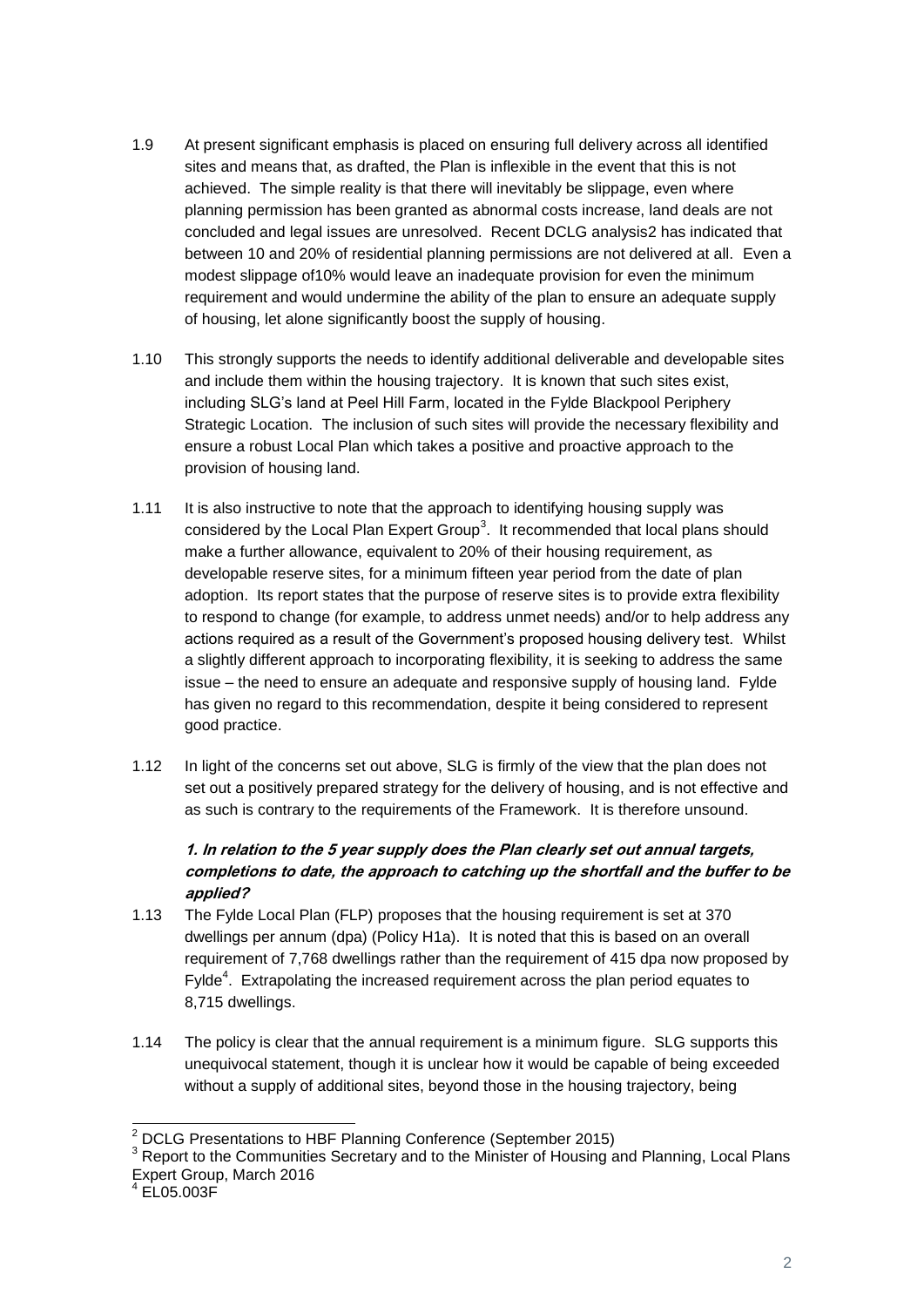identified. It considers that stating the figure as a minimum provides certainty in terms of the rate of housing delivery and aligns with Government priorities to boost the supply of housing. Paragraph 47 of the Framework places an onus on Local Planning Authorities to take positive action to ensure that this takes place.

- 1.15 The Council's evidence base<sup>5</sup> and housing trajectory confirm that based on completions for every year of the plan period for which actual completions data exists (i.e. 2011 – 2016) it has under delivered against the housing requirement of 370 dpa requirement in the Publication draft of the FLP (with the extent greater against the 415 dpa). As such it acknowledges that Fylde is a 20% authority (in accordance with paragraph 47 of the Framework). This conclusion is again supported by SLG.
- 1.16 However, the Council's approach to dealing with the under-provision of 992 dwellings against the increased requirement, is to add it to the remainder of the plan period<sup>6</sup> (the Liverpool method). This is contrary to the PPG which states that:

*'Local planning authorities should aim to deal with any undersupply within the first 5 years of the plan period where possible. Where this cannot be met in the first 5 years,*  local planning authorities will need to work with neighbouring authorities under the [duty](https://www.gov.uk/guidance/duty-to-cooperate) *to [cooperate.](https://www.gov.uk/guidance/duty-to-cooperate)'*

1.17 There is therefore an implicit requirement, or presumption, that the undersupply will be met within the first five years. However, no explanation is given as to why Fylde do not propose to deal with the undersupply within the first 5 years. This is in contrast to the approach that the Annual Monitoring Report<sup>7</sup>, prepared in 2016 and covering the period 2015/16 which advocates the Sedgefield approach, as does the Council's Five Year Housing Land Supply Statement<sup>8</sup>.

# **2. Appendix 2 of the Plan includes a housing trajectory for the Plan period. In light of the Council's recent evidence this is proposed to be updated. However is it necessary to include site specific details given it may quickly become out of date? Should a housing trajectory graph be included in the Plan?**

- 1.18 Inclusion of a housing trajectory is appropriate as it provides clarity on the composition of Fylde's housing supply. SLG recognise that it will change as the FLP progresses (and post-adoption should it be adopted), however there is scope to update, with postadoption updates included in Annual Monitoring Reports and / or Housing Land Supply Reports.
- 1.19 It is noted that the supply includes several very large sites (1000+ dwellings) including Queensway $^{9}$  (1,150 dwellings) and Whyndyke Farm<sup>10</sup> (1,350 dwellings). Neither site yet has full planning permission<sup>11</sup>. The trajectory is misleading as it suggests that full

1

 $<sup>5</sup>$  ED008, page 40</sup>

 $6$  FLP, para 10.19

 $7$  ED008, page 40

<sup>&</sup>lt;sup>8</sup> Five Year Housing Supply Statement, base date 31st March 2017, Fylde Council

<sup>&</sup>lt;sup>9</sup> Site ref. HS1

<sup>&</sup>lt;sup>10</sup> Site ref. MUS2

<sup>&</sup>lt;sup>11</sup> Reserved matters approval (ref. 13/0257)has been granted for a small proportion of the overall dwellings at Queensway, but an application for full planning permission for 927 dwellings (ref. 15/400) has yet to be approved.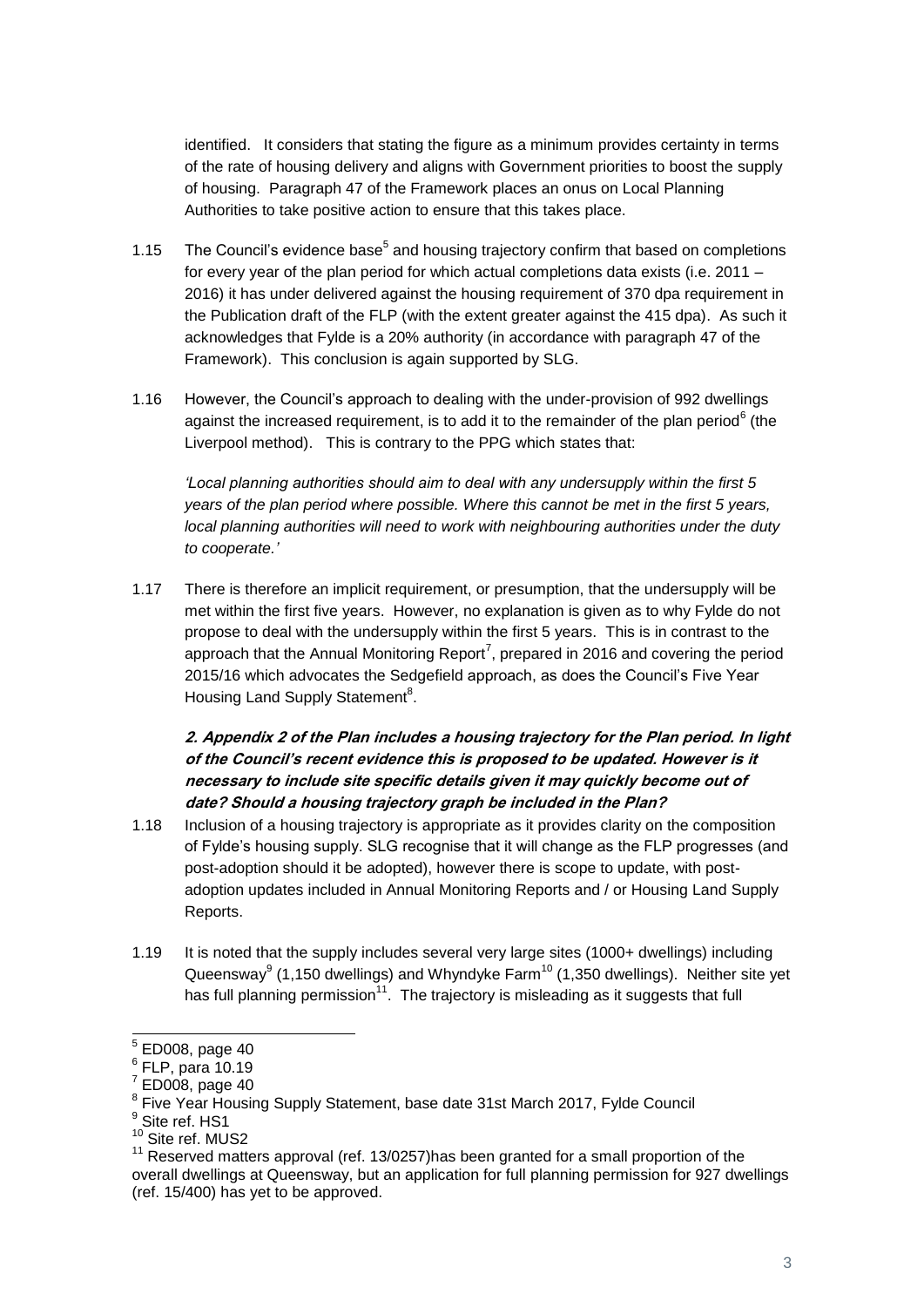capacity of these sites have planning permission, categorising them as committed supply. In fact they only have outline planning permission. No application for Reserved Matters approval has yet been submitted for any part of the Whyndyke Farm development.

- 1.20 Despite this, the housing trajectory assumes that they will begin delivering dwellings in 2017/18 and 2019/20 respectively, i.e. within 10 months and 22 months. Whilst the Queensway site could potentially begin delivering some dwellings within this timescale (110 dwellings have permission following the grant of Reserved Matters approval, though a number of pre-commencement conditions remain outstanding with one undetermined application submitted more than four years ago), the delivery rate assumes that two developers will be delivering housing. This is unrealistic given the limited extent which has full planning permission and the vast majority of dwellings are yet to receive full planning permission. Furthermore, the Council's own evidence (EL1.001b) confirms a single developer (Kensington Developments Ltd). Some slippage has already occurred since the trajectory in the publication draft of the FLP was prepared; that version forecast 30 dwellings being delivered by 31<sup>st</sup> March 2017; this has now slipped by a year.
- 1.21 Similarly, part of the site at Heyhouses Lane<sup>12</sup> 160 dwellings was granted outline permission in October 2016, but the trajectory assumes it will begin delivering dwellings in 2018/19, i.e. within 29 months from outline permission being granted, despite no application having even been submitted for reserved matters approval.
- 1.22 It is noted that of the identified supply (8,793 dwellings), 7.3% (644 dwellings) have a resolution to grant planning permission (in full or outline). This includes 265 dwellings at Cropper Road East<sup>13</sup>. Until permission is granted for these sites, reduced weight should be given to their contribution to the housing supply reflecting the greater level of uncertainty.
- 1.23 A report by Lichfields<sup>14</sup> provided analysis of the time taken for sites across England to being delivering completed dwellings. It found that the average period on sites of less than 2,000 dwellings was 1.7-1.8 years following the grant of planning permission (i.e. following reserved matter approval or grant of full planning permission). This reflects the complexities of dealing with the typical plethora of pre-commencement conditions and carrying out enabling works and providing necessary infrastructure.
- 1.24 The significance in relation to the housing trajectory is that any delay in the delivery of dwellings beyond that envisaged or delivery at rates below those expected will result in fewer being delivered within the plan period. The lack of flexibility in the supply identified, and the issues identified in relation to policy H1, limit the ability to remedy. These factors contribute to the potential undersupply of housing and the plan failing to meet Fylde's requirement.

1

<sup>&</sup>lt;sup>12</sup> Site ref. MUS4

<sup>&</sup>lt;sup>13</sup> Site ref. MUS1

<sup>&</sup>lt;sup>14</sup> Start to Finish, Lichfields, November 2016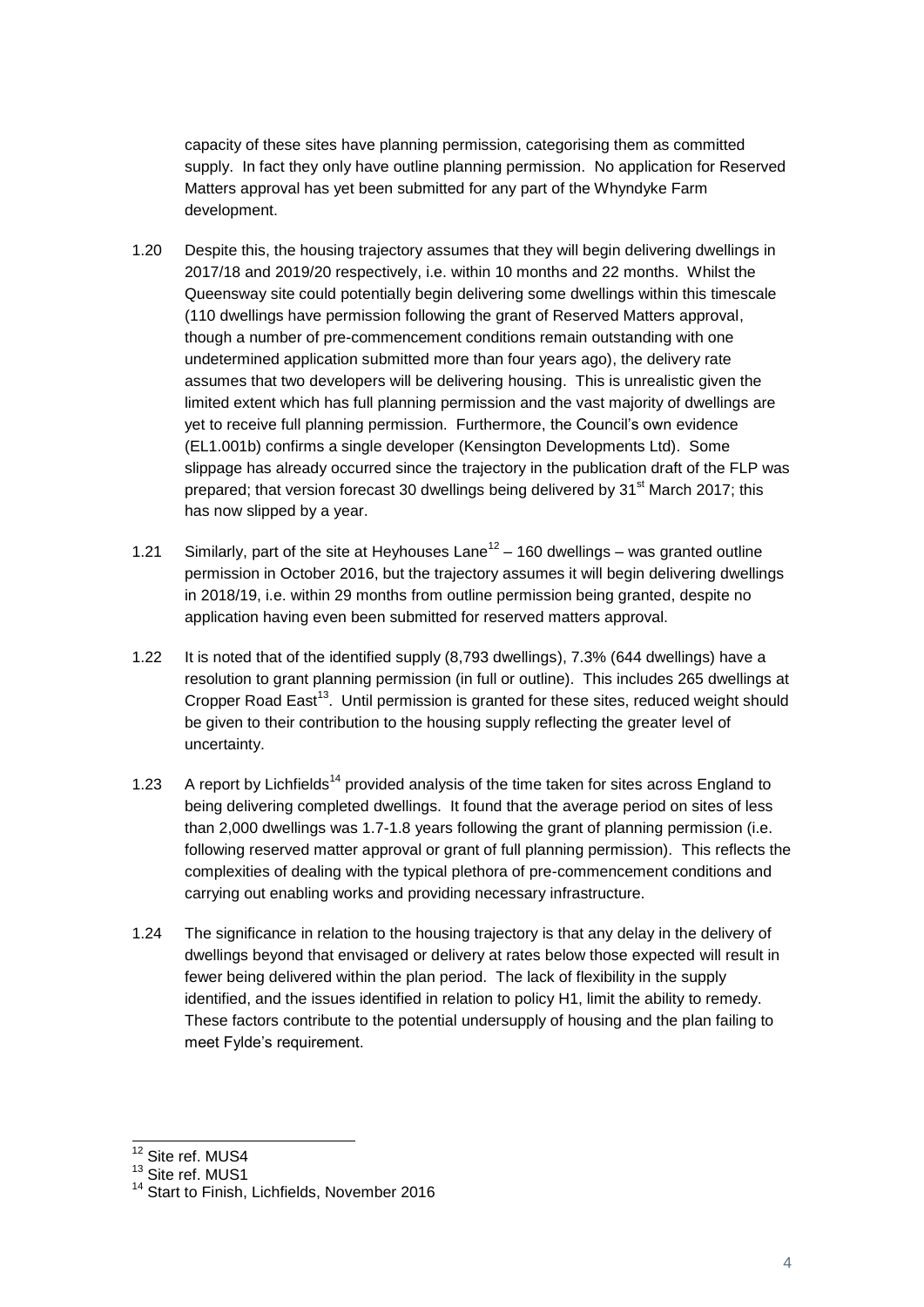#### **Site Allocations - Policies SL1-SL5**

**3. In light of further planning permissions that have been brought to my attention, do these policies need updating with new sites?** 

No comment.

**4. Policy SL5 relates to sites that are not within Strategic Locations for Development (SLD). Is its inclusion within the chapter on SLD appropriate and effective?** 

No comment.

# **5. The policies refer to masterplans and design codes for each site without planning permission in the case of Policies SL1 and SL2 and specific strategic sites without planning permission for Policies SL3 and SL4. Are these justified and consistent with Policy M1?**

- 1.25 It is considered that the requirement for masterplans and design codes to be formally adopted as supplementary planning documents (SPDs) is an onerous requirement. It has the potential to constrain delivery of strategic sites whilst the SPDs are prepared, consulted on and work their way through the Council's approval process.
- 1.26 The objective of achieving a high quality of design could be achieved by other means, such as an informally approved document or the submission of a comprehensive site masterplan with a future planning application proposing the development of only part of an allocated site.
- 1.27 If the policy is retained in its current form, proper consideration of the effect on lead-in times for allocated sites in Strategic Locations needs to be factored into any assessment of the housing trajectory.

#### **6. Is the methodology for site assessment and selection robust and justified?**

- 1.28 SLG notes that all of the sites included within Policy SL2 either have planning permission or a resolution to grant planning permission, with the exception of part of HS6 (22 dwellings). As such it does not comment on the inclusion of these sites.
- 1.29 More pertinent is the assessment process by which sites have been considered, leading to suitable housing sites, such as the land at Peel Hill Farm being excluded from the plan.
- 1.30 The Site Assessments (2015 and 2016<sup>15</sup>) make their recommendations following an assessment of potential sites in terms of:
	- **Deliverability**
	- **Sustainability**

<sup>-</sup><sup>15</sup> ED003 and ED004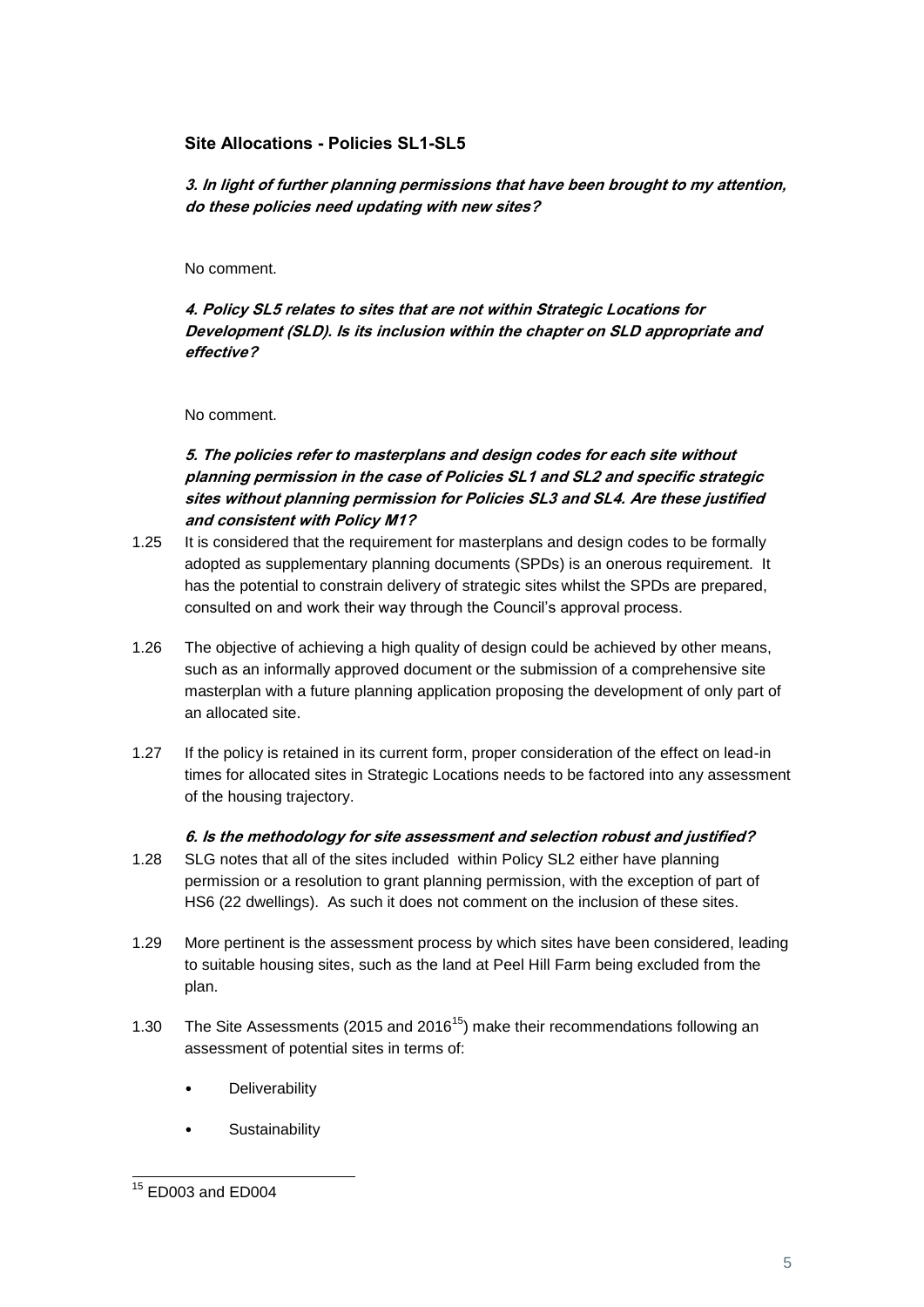- Deliverability in Relation to Infrastructure
- 1.31 However, the assessments are inconsistent across different sites. For example, the land at Peel Hill Farm is concluded to be isolated from settlements and services despite other development (Whyndyke Farm) to the east of Preston New Road and adjacent to the M55, with an almost identical relationship to the urban area of Blackpool, having been granted planning permission.
- 1.32 The conclusions in respect of landscape character and visual impact are similarly flawed, with the Council concluding that a detrimental impact would result from development at Peel Hill Farm. However, a Landscape and Visual Impact Assessment prepared by TPM Landscape in respect of emerging proposals for the development of Peel Hill Farm demonstrates that the site is not sensitive in landscape terms and that the visual impact would be limited.
- 1.33 No methodology is given for the Council's assessment of impact on landscape character and visual amenity. No such assessment was undertaken by the Council for the Whyndyke Farm Strategic Assessment, despite it occupying a similar position relative to the urban area.
- 1.34 Appendix 1 provides SLG's assessment of the land at Peel Hill Farm against the criteria used in the Council's Site Assessments. It concludes that the site represents a suitable housing site capable of making an important contribution towards Fylde's housing requirement. A development prospectus prepared to demonstrate that the site is a suitable, available and achievable site – i.e. is deliverable – is provided at Appendix 2.
- 1.35 SLG recognises that the merits of omission sites are not going to be discussed at the Examination, however the serious shortcomings in the Council's assessment have led to suitable housing sites being overlooked. Allied to the concerns raised in relation to the adequacy of the housing supply, it is an important issue that goes to the ability of the FLP to ensure the supply of housing and therefore the soundness of the plan (due to the plan not being justified, effective or consistent with national policy).

#### **7. Are the proposed housing site allocations in Policies SL1-SL5 justified and deliverable? Are the delivery rates for the sites reasonable and achievable?**

See response to Q2.

**8. In Policy SL5 no sites are listed for Elswick as these will be determined as part of the Neighbourhood Plan (NP). What is the timescale for the NP and is this approach justified?**

No comment.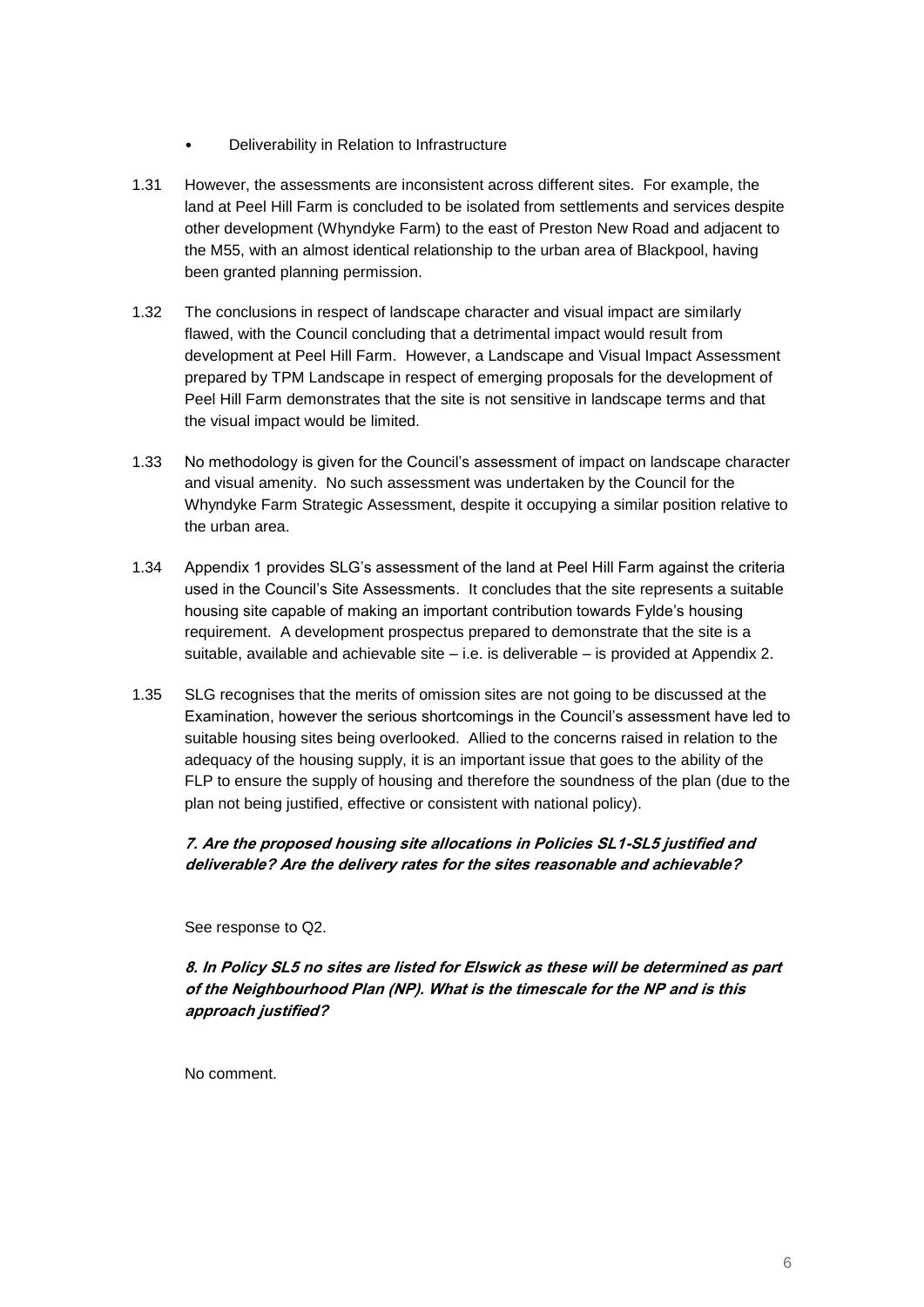# **Policy H1**

**9. H1b refers to performance monitoring in relation to housing delivery. Can the Council clarify the purpose of the rolling 3 year review period and how 'the delivery of uncommitted sites will be adjusted' if completions targets are missed by 20%? Is this justified and effective?**

- 1.36 Policy H1 attempts to put in place a mechanism to ensure the provision and delivery of new housing (parts b and c of the policy). How the mechanism will operate in practice is unclear however.
- 1.37 For example it refers to *'the delivery of uncommitted sites will be adjusted as appropriate'.* There is no explanation either within the policy or the justification as to what this means in practice. What is the source of the uncommitted sites and how will delivery be adjusted?
- 1.38 All of the sites within the housing trajectory are either allocated and/or have planning permission (or a resolution to grant planning permission), with the exception of the small sites and windfall allowance (400 dwellings) and an allowance for long-term empty homes (50 dwellings). SLG's concerns regarding the inclusion of a windfall allowance are set out above but setting that aside, together these sources represent 5% of the supply identified by the Council. Furthermore, the Council has no control over when these sites will come forward (and has assumed no windfall before year 12 of the plan period) and cannot positively influence the delivery of additional sites through the policy as drafted.
- 1.39 In the absence of clarity of explanation as to how the policy will operate, and the limited scope to bring forward uncommitted sites, this part of the policy is simply not effective. It is unclear why a three-year period has been selected.
- 1.40 The inclusion of additional suitable housing sites within the housing trajectory would provide some flexibility. A clearly explained mechanism for their early delivery in the event that completions targets are not achieved, such as favourable consideration being given to such sites in Strategic Locations in the event of a shortfall, is also required.
- 1.41 Consideration should be given to the implications of the proposal within the Housing White Paper that Local Planning Authorities would be required to act to address a shortfall of more than 5% of its annual requirement.

#### **Policy H2 - Density and mix of new residential development**

#### **10. A minimum density of 30 dph is proposed under Policy H2. Is this justified across all development sites, whether small or large?**

- 1.42 It is noted that the policy supports an approach to developing layouts on housing sites which balance a number of competing aspects; the need to make the efficient use of land and environmental aspects. It is considered that there may be circumstances whereby as a consequence of that balancing exercise the density is below 30 dwellings per hectare.
- 1.43 The policy should not therefore be so prescriptive in this regard.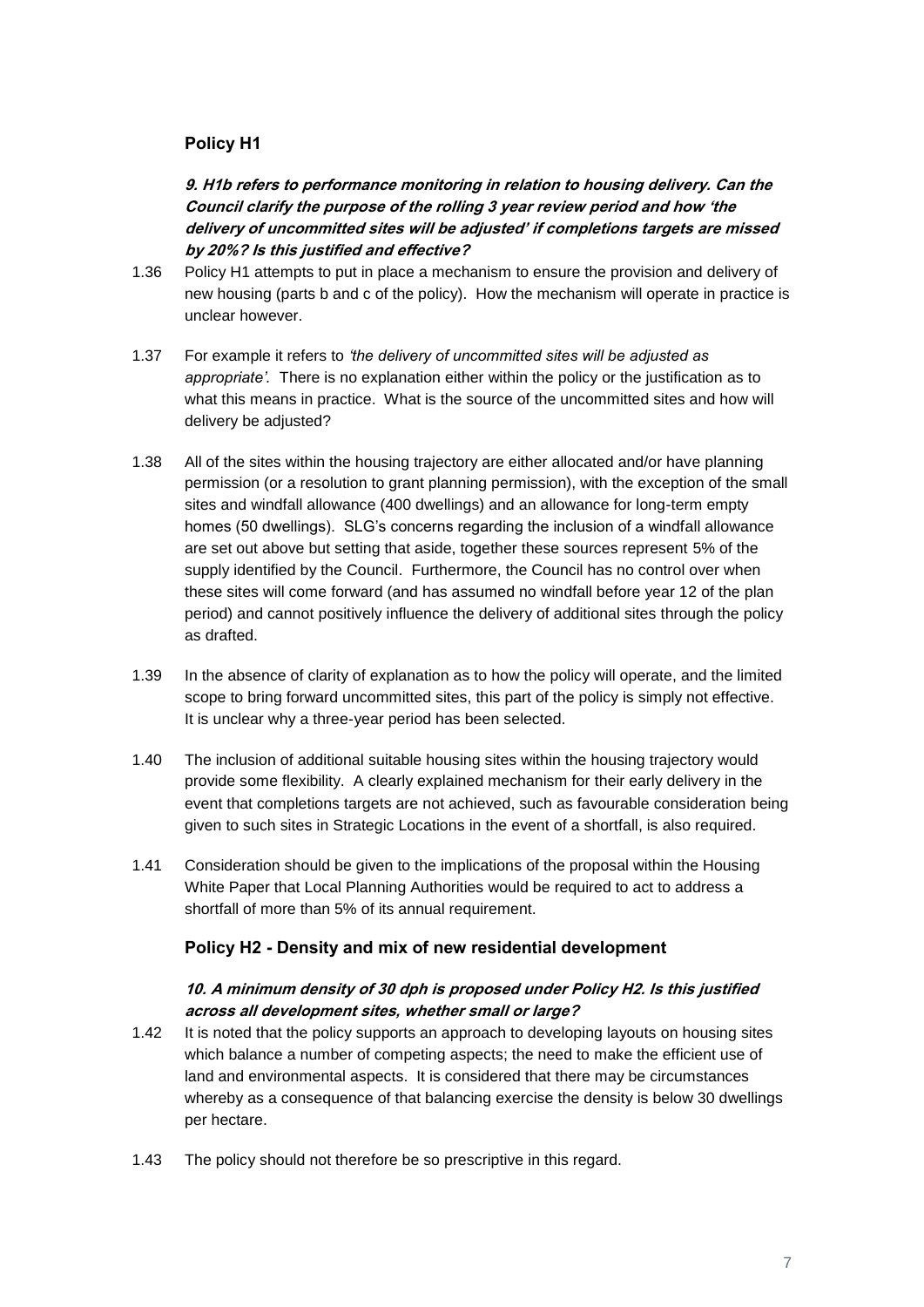**11. Does the policy adequately address the needs of different groups in the community in accordance with the first two bullet points in paragraph 50 of the Framework?** 

No comment.

**12. Should the policy include specific reference to the proportion of dwellings to be provided by size? Is this justified or could the data become out-of-date during the Plan period? Is it clear what proportions of dwelling size would be required in different locations?** 

1.44 Overall the policy remains overly prescriptive and is based on past trends. It therefore fails to adopt the forward looking, flexible approach as required by the Framework paragraph 50. Whilst it makes provision for alternative approaches in specified circumstances it makes no such provision for future demographic changes, such as the influx of younger people in the event of employment growth.

#### **13. The policy requires the delivery of at least 20% of homes on sites of 20 or more dwellings to be designed to accommodate the elderly. Is this justified and based on robust evidence?**

No comment.

**14. Is the requirement for specialist accommodation to include compliance with the optional technical standard for wheelchair adaptable dwellings justified and based on robust evidence of identified need? Has the impact of applying these standards on viability of schemes been considered? (Also see Policy GD7).**

No comment.

**15. Evidence set out in supporting text to Policy H2 states that rural areas have significantly fewer 1 and 2 bedroom homes than other parts of the Borough. Therefore whilst H2 states that 50% of developments of 10 or more dwellings should be 1-3 bed, 33% of home in rural settlements should be 1- 2 bed. What is the source of this?** 

No comment.

**16. Does the policy provide sufficient flexibility to react to market forces?** 1.45 As noted above, the policy is inflexible.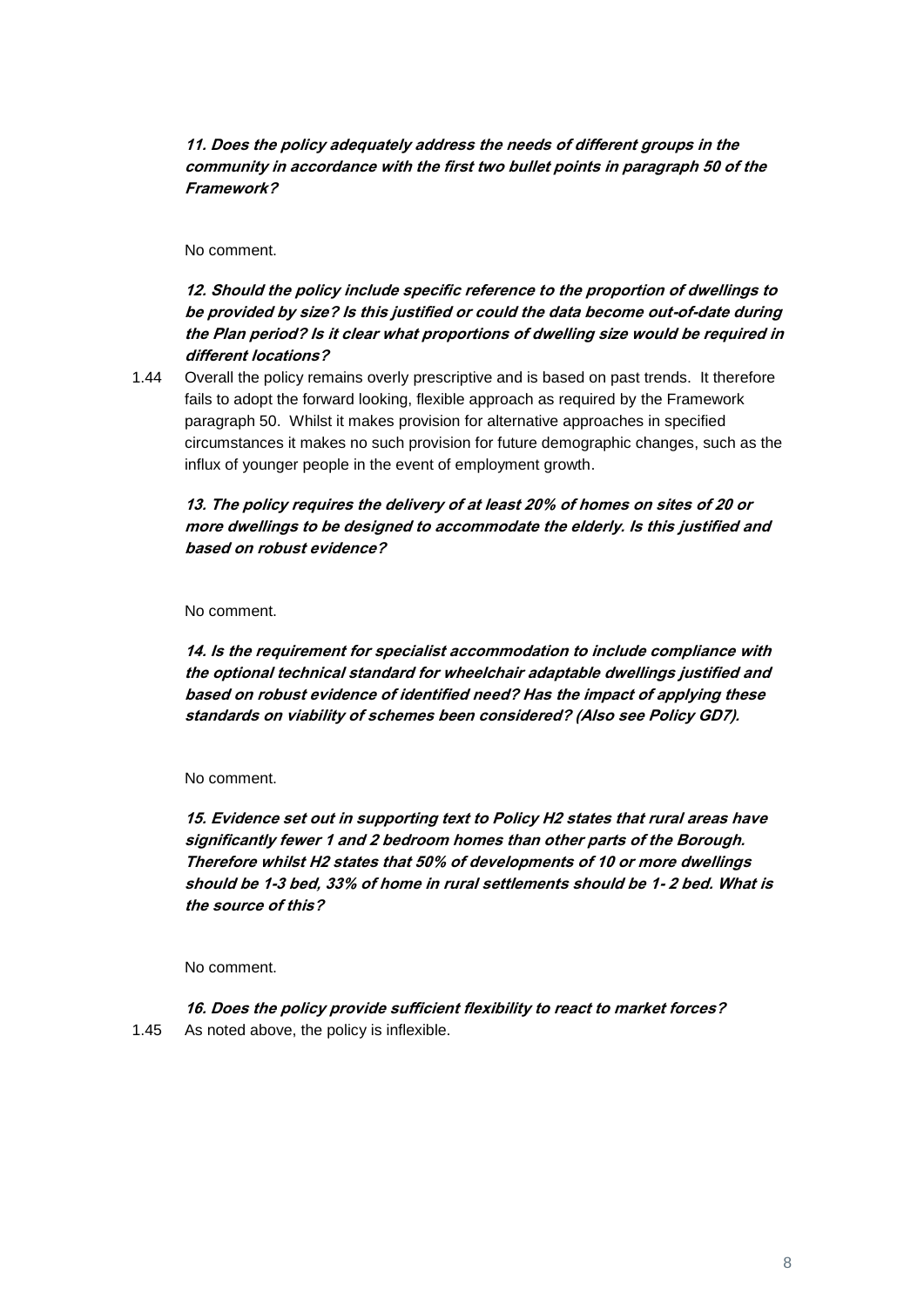#### **Policy H4 - Affordable housing**

**17. It has been suggested that Policy H4 should be amended so that residential developments at the Fylde-Blackpool periphery should provide financial contributions for affordable housing to be spent in Blackpool. Has this approach been considered by the Council and is it reasonable?** 

No comment.

**18. Under tenure the policy refers to the provision of starter homes. Is this appropriate in light of the Housing White Paper?** 

No comment.

#### **Policy H5 – Gypsies, Travellers and Travelling Showpeople's Sites**

**19. In light of the new needs evidence (Blackpool, Fylde and Wyre Gypsy and Traveller Accommodation Assessment Update 2016 (EL1.002)) what implication does this have for Policy H5?** 

No comment .

#### **Policies H6 and H7 – Homes in the Countryside**

**20. Do these policies apply to the countryside, Areas of Separation and the Green Belt? Is this clear within the policies?** 

No comment .

**21. Is Policy H6 consistent with paragraph 55 of the Framework?** 

No comment .

**22. Is the increase in size of a replacement or extended home by no more than 33% of the ground floor area of the original home justified and based on robust evidence?**

No comment .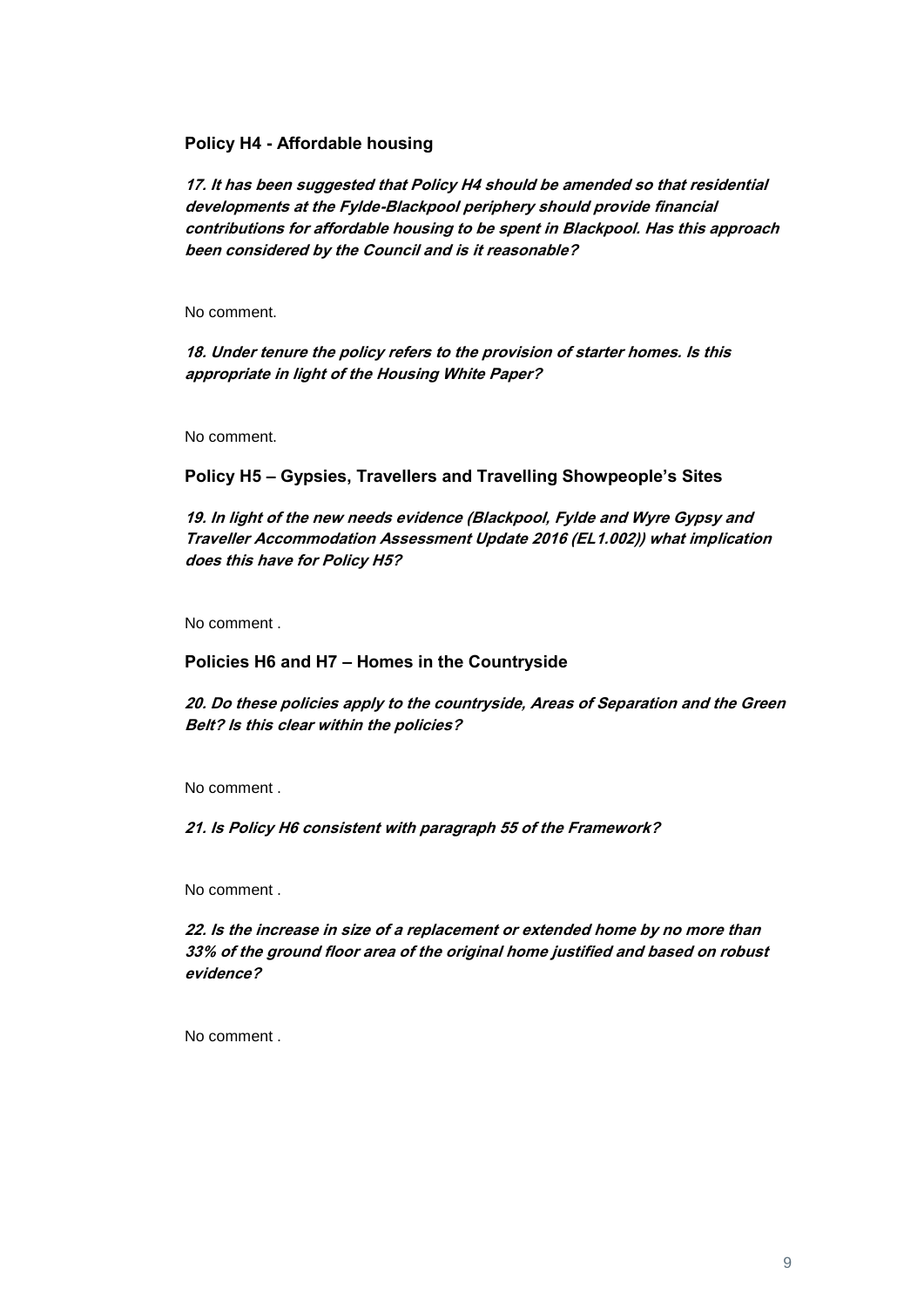# **Appendix 1: SLG Assessment of the Land at Peel Hill Farm**

| <b>Criteria</b> | <b>Fylde's Assessment</b>                                                                                                                          | <b>SLG Response</b>                                                                                                                                                                                                                                                                                                                                                                                                   |
|-----------------|----------------------------------------------------------------------------------------------------------------------------------------------------|-----------------------------------------------------------------------------------------------------------------------------------------------------------------------------------------------------------------------------------------------------------------------------------------------------------------------------------------------------------------------------------------------------------------------|
| Deliverability  | There is developer<br>interest in the site                                                                                                         | Site is being promoted by an established<br>and successful land promoter with a view<br>to securing an allocation in the FLP and<br>enabling a housebuilder(s) to deliver a<br>substantial number of dwellings.<br>Major housebuilders have confirmed<br>interest in the site                                                                                                                                         |
| Sustainability  | Good motorway<br>access to Junction 4<br>of the M55.                                                                                               | Agreed.                                                                                                                                                                                                                                                                                                                                                                                                               |
|                 | In close proximity to<br>employment land and<br>premises at Whitehills.                                                                            | There is clear logic to, and sustainability<br>benefits that arise from, co-locating jobs<br>growth with housing growth - it is a central<br>principle of the Framework.                                                                                                                                                                                                                                              |
|                 | The surrounding<br>roads, including the<br>motorway, form<br>barriers to movement,<br>and the site is isolated<br>from settlements and<br>services | Development to the east of Preston New<br>Road and adjacent to the M55 has been<br>granted planning permission (Whyndyke<br>Farm). That site has an almost identical<br>relationship to the urban area of Blackpool,<br>located to the east of Preston New Road.<br>In doing so it was recognised that there<br>was scope to improve the connectivity,<br>principally through improved public<br>transport provision. |
|                 |                                                                                                                                                    | The same principle and approach can be<br>taken in respect of this site to ensure<br>connectivity with its surroundings.                                                                                                                                                                                                                                                                                              |
|                 |                                                                                                                                                    | The provision of a local centre and primary<br>school on the site will also serve to<br>maximise the accessibility of important<br>services to residents.                                                                                                                                                                                                                                                             |
|                 | Development of the<br>site would have a<br>detrimental effect on                                                                                   | As summarised above the LVIA<br>undertaken demonstrates that the site is<br>not sensitive in landscape terms and that                                                                                                                                                                                                                                                                                                 |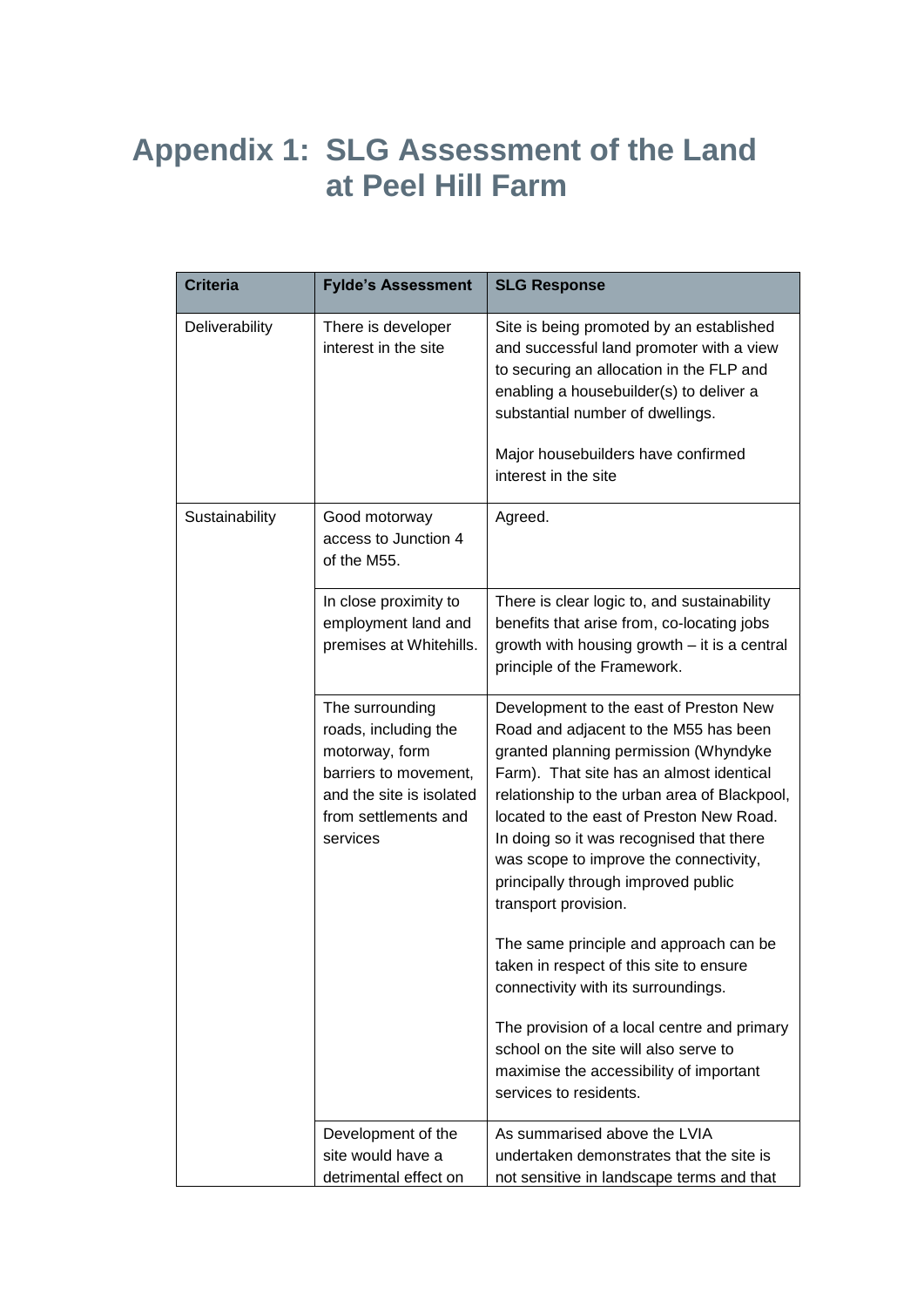|                                                           | landscape character<br>and visual impact, as<br>the site rises up and is<br>prominent                                                                             | the visual impact would be limited.<br>No methodology is given for the Council's<br>assessment. There is no justification as to<br>how they have arrived at a Moderate-High<br>Sensitivity to development.<br>A landscape of Medium-High Sensitivity<br>would typically have a particular Value<br>(usually through public use/ footpaths etc),<br>or for it to be a regionally recognised area<br>(eg an Area of Special Landscape Area or<br>something similar), and would be a good<br>landscape representative of the defining<br>characteristics of the wider area. The site<br>landscape in this case is more akin to a<br>Low-Medium sensitive one, if the<br>methodology used in the LVIA is followed.<br>No such assessment was made for the<br>Whyndyke Farm Strategic Assessment,<br>despite it occupying a similar position<br>relative to the urban area. |
|-----------------------------------------------------------|-------------------------------------------------------------------------------------------------------------------------------------------------------------------|------------------------------------------------------------------------------------------------------------------------------------------------------------------------------------------------------------------------------------------------------------------------------------------------------------------------------------------------------------------------------------------------------------------------------------------------------------------------------------------------------------------------------------------------------------------------------------------------------------------------------------------------------------------------------------------------------------------------------------------------------------------------------------------------------------------------------------------------------------------------|
| Deliverability in<br><b>Relation to</b><br>Infrastructure | Improvements to<br>Junction 4 of the M55<br>will be required.                                                                                                     | A Transport Note assessing the impact of<br>the proposed development demonstrates<br>that the will be capacity at J4 in the future.<br>Further improvements can be made to<br>increase the capacity.                                                                                                                                                                                                                                                                                                                                                                                                                                                                                                                                                                                                                                                                   |
|                                                           | No rail access.                                                                                                                                                   | The FLP evidence base recognises the<br>scope to improve and / or create bus<br>services to access railway stations at<br>Blackpool from sites within the FBP.                                                                                                                                                                                                                                                                                                                                                                                                                                                                                                                                                                                                                                                                                                         |
|                                                           | Poor bus service and<br>there are no schools<br>in this area.                                                                                                     | A critical mass of development being<br>delivered in the FBP will enable improved<br>bus services, by making them more<br>feasible and viable.                                                                                                                                                                                                                                                                                                                                                                                                                                                                                                                                                                                                                                                                                                                         |
| Recommendation                                            | Too much<br>development in this<br>area would be<br>unsustainable,<br>development should<br>be distributed<br>throughout the<br>borough in<br>accordance with the | The FLP proposes the greatest proportion<br>of new housing in the FBP reflecting its<br>suitability to do so. The provision of a<br>further c.700 dwellings would represent a<br>c.5% increase and would not<br>fundamentally alter the proportion of<br>housing growth to be accommodated in<br>the FBP but would instead build on its<br>strengths as a strategic location of sub-                                                                                                                                                                                                                                                                                                                                                                                                                                                                                   |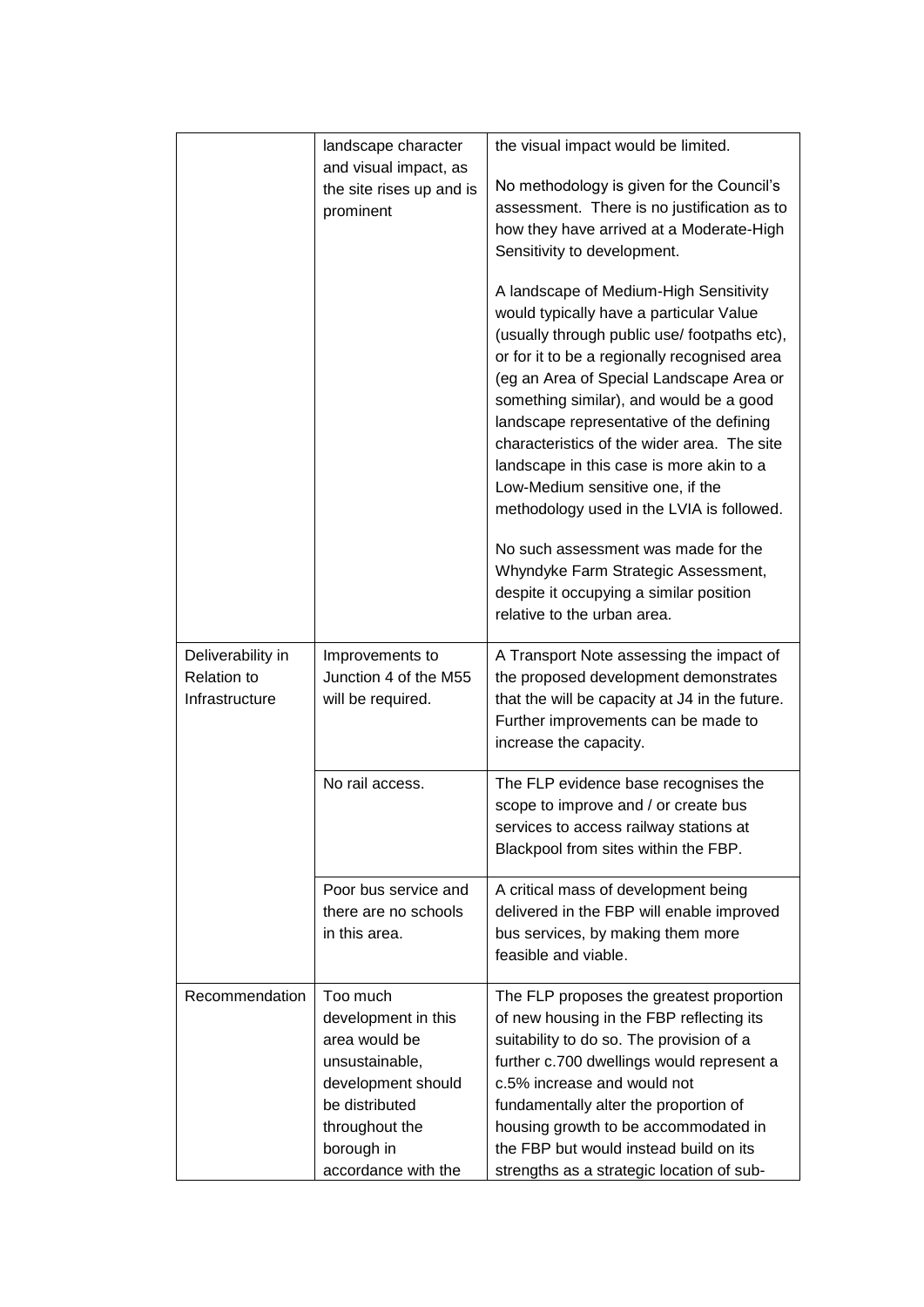| sustainability<br>appraisal of the Issues<br>and Options and<br>Preferred Option.<br>Given that the site is<br>detached from the        | regional importance with good and<br>improving levels of sustainability. A far<br>higher level of growth has previously been<br>planned in this area through the M55 Hub<br>conceptual masterplan.                                                                                                                               |
|-----------------------------------------------------------------------------------------------------------------------------------------|----------------------------------------------------------------------------------------------------------------------------------------------------------------------------------------------------------------------------------------------------------------------------------------------------------------------------------|
| built-up area, along<br>with the physical<br>barriers and visual<br>impact, this site is the<br>least sequentially<br>preferable of the | The site is adjacent to existing and<br>planned development and substantial<br>physical features such that it will be seen<br>as being part of (or at least adjacent to) the<br>built up area.                                                                                                                                   |
| potential strategic<br>sites in this area.                                                                                              | There are no unacceptable visual impacts<br>that will result from the development of this<br>site. The Council's own assessment set<br>out in its Strategic Site Assessment<br>recognised the ability to address its<br>concerns through the types of mitigation<br>set out above in relation to landscape and<br>visual impact. |
|                                                                                                                                         | Our evidence (transport) demonstrates<br>that there is no impediment to further<br>sustainable growth at the FBP.                                                                                                                                                                                                                |
|                                                                                                                                         | As a deliverable and sustainable site<br>capable of making an important<br>contribution to meeting Fylde's housing<br>supply it should be allocated for housing.<br>There are no physical or policy reasons for<br>not doing so.                                                                                                 |
|                                                                                                                                         | It is SLG's view that the most appropriate<br>and sustainable planning strategy is to<br>accommodate further housing sites within<br>the FBP.                                                                                                                                                                                    |
|                                                                                                                                         |                                                                                                                                                                                                                                                                                                                                  |